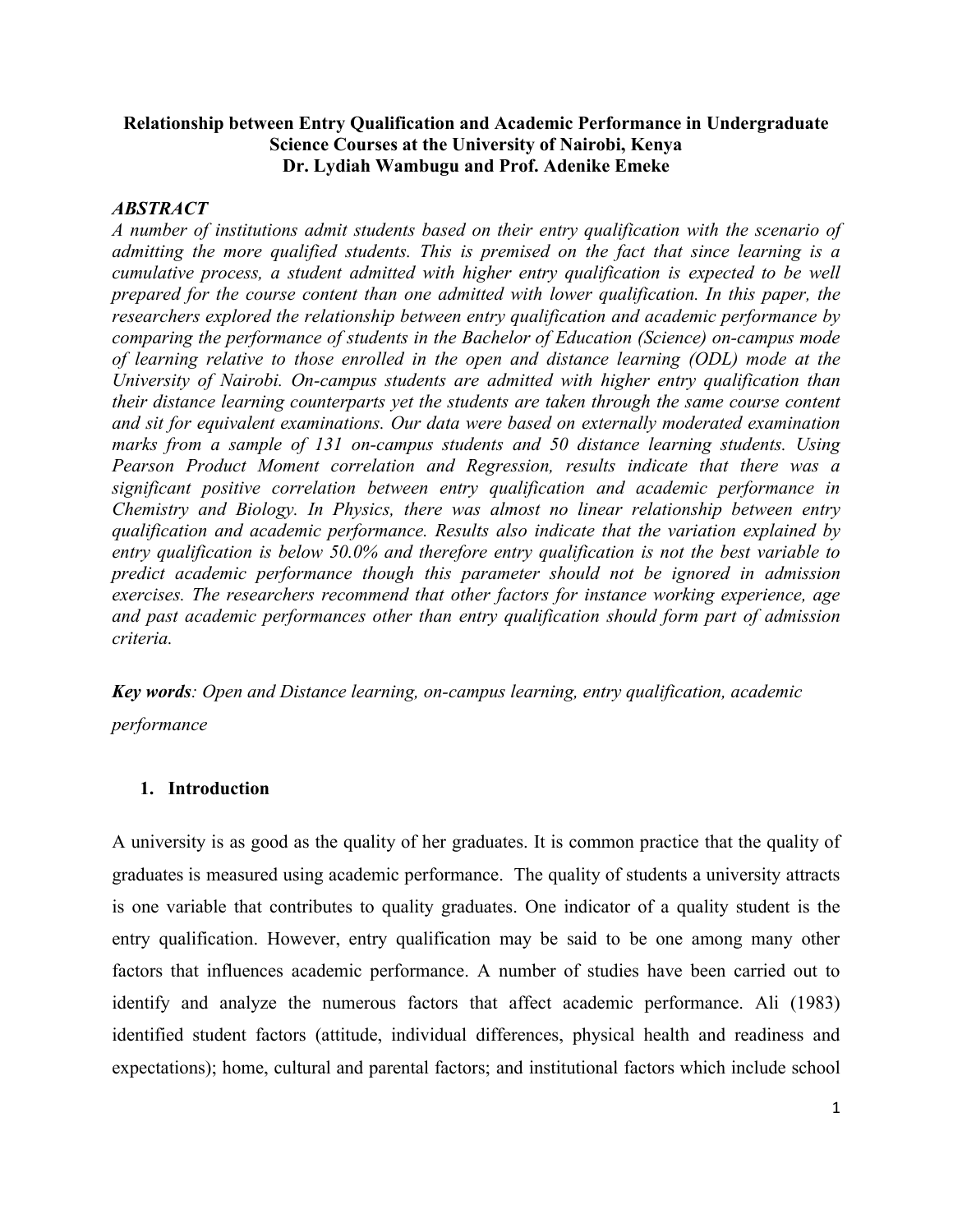type , population, discipline, personnel interactions, admission and examination or evaluation policies. Flowers (1966) identified teacher/instructional/curriculum factors (teacher attitude to students, types of classroom control, curriculum content, teacher adequacy in professional qualification and preparation, instructional contents and presentation, use of relevant teaching aids etc).

In Kenya, admission into a university undergraduate programme is based on the performance at the Kenya Certificate of Secondary Education (KCSE) examination. Normally, a mean grade of C+ and above qualifies a student to join the university. In the recent past, the number of people seeking university education has been on the rise globally. This has forced some universities to become dual modes offering both on-campus and open and distance modes of learning. University of Nairobi is among such universities in Kenya.

At the University of Nairobi, admission into the on-campus and ODL programs require different entry grades. "Distance education students comprise of people mostly mature who might have qualified for university entry by scoring the grade C+ but were locked out by the bed capacity criteria" (University of Nairobi, 2008, p.9). Others may have scored lower than C+ in secondary school, but a pass in a professional course allows them to study for a degree by distance mode. On the other hand, the on-campus students mainly comprise of students who meet the admission criteria set by the Joint Admissions Board of Kenya and are often among the top performers in KCSE. A number of studies on the relationship between entry qualification and academic performance indicate that students with high entry qualification often perform better than those with low entry qualifications (Adedeji, 2001; Aderson, Benjamin and Fuss, 1994; Alias and Zain, 2006; Zezekwa and Mudavanhu (2011).

### **2. Description of the Bachelor of Education (Science) Program**

The Bachelor of Education (Science) degree program is meant to equip potential teachers with the right knowledge, attitudes as well as pedagogical skills for the purposes of guiding students in the learning process within the formal school system. A candidate registering for the Bachelor of Education (Science) degree takes courses in Education (i.e. Educational Communication and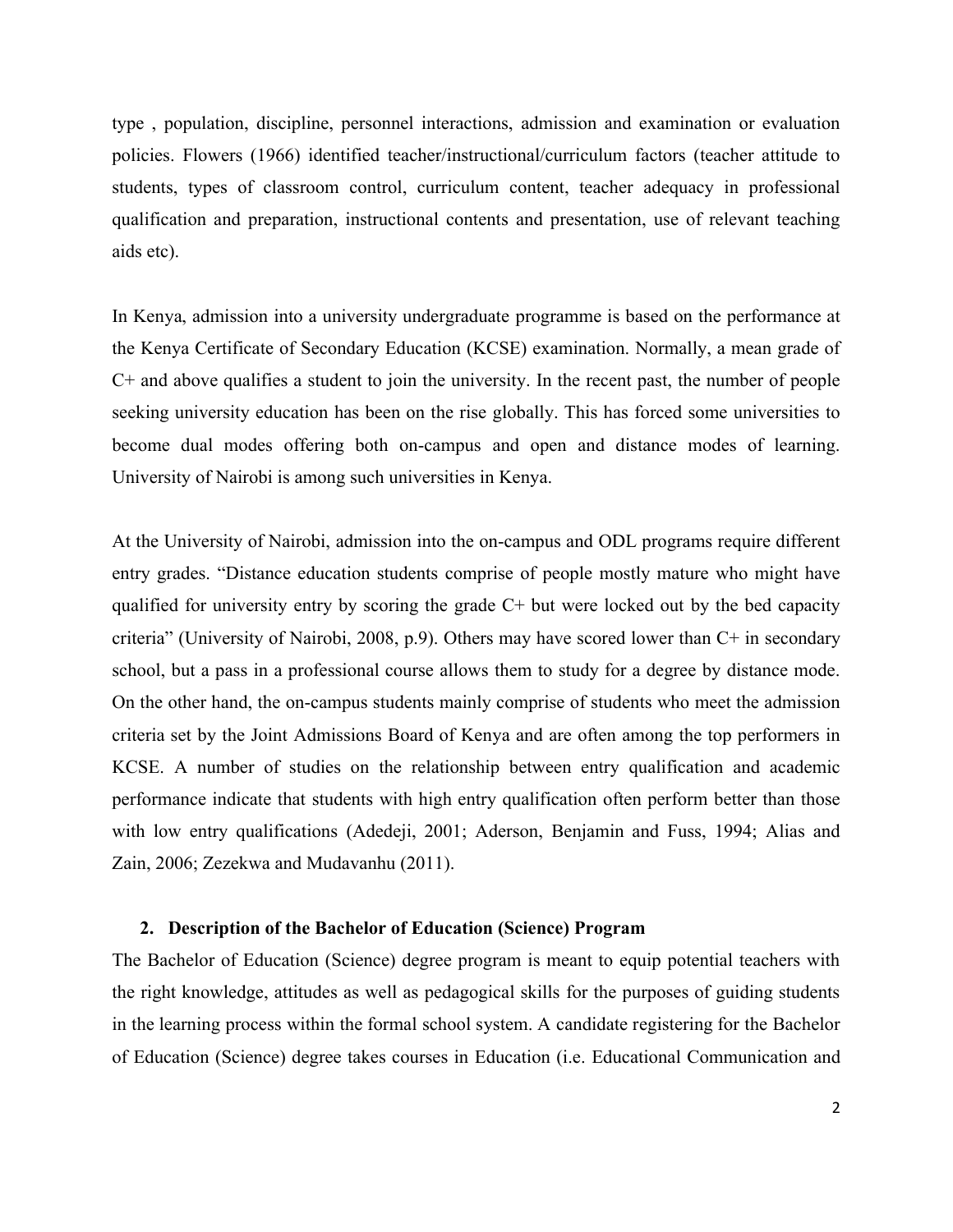Technology, Educational Administration and Planning, Educational Foundations, Psychology, Physical Education and Sport) combined with two teaching subjects from the following disciplines: Physics, Geography, Mathematics, Biology and Chemistry. The course is taught and evaluated in terms of unit courses. This study confined itself to students registered in the subjects with practical orientation namely: Chemistry, Biology and Physics.

Bachelor of Education (Science) – on campus students are mainly admitted through the Joint Admissions Board. A few are admitted through the parallel mode where they are integrated together with the JAB students. They are on-campus throughout every semester during their course of study interacting with the lecturers and other students. A semester comprises 45 contact hours covered in a period of 15 weeks and an additional 2 weeks for examinations. The course is structured in two (2) semesters per academic year and extends over a period not exceeding eight semesters. The mode of learning is face to face lectures, tutorials and laboratory work. A student is allowed to register for a minimum of 55 units.

Bachelor of Education (Science) degree by distance learning mode is also referred to as External Degree Program (EDP). The following are admissible into this program: A holder of Kenya Certificate of Secondary Education (KCSE)  $C+$  with a minimum performance grade of  $C+$  in Physics, Chemistry, Biology, Mathematics, Geography or Computer Science; a holder of Kenya Advance Certificate of Education (KACE) with two principal passes or equivalent; a holder of professional qualifications such as Diploma in Education or Teachers Certificate (S1) with C plain in the KCSE; a trained primary school teacher of P1 grade with C plain in the KCSE; and a Holder of other degrees from a recognized university.

The ODE program is divided into 6 semesters of 24 weeks each. The students take their course by the distance learning mode. The main medium of instruction is print and electronic correspondence materials. The course content for each subject is provided in self-instructional study modules. The module covers content equivalent to forty five one hour lectures. In addition, there are supplementary modes of delivery in the form of face-to-face teaching and practical sessions during the school holidays in April, August and December. This session covers fifteen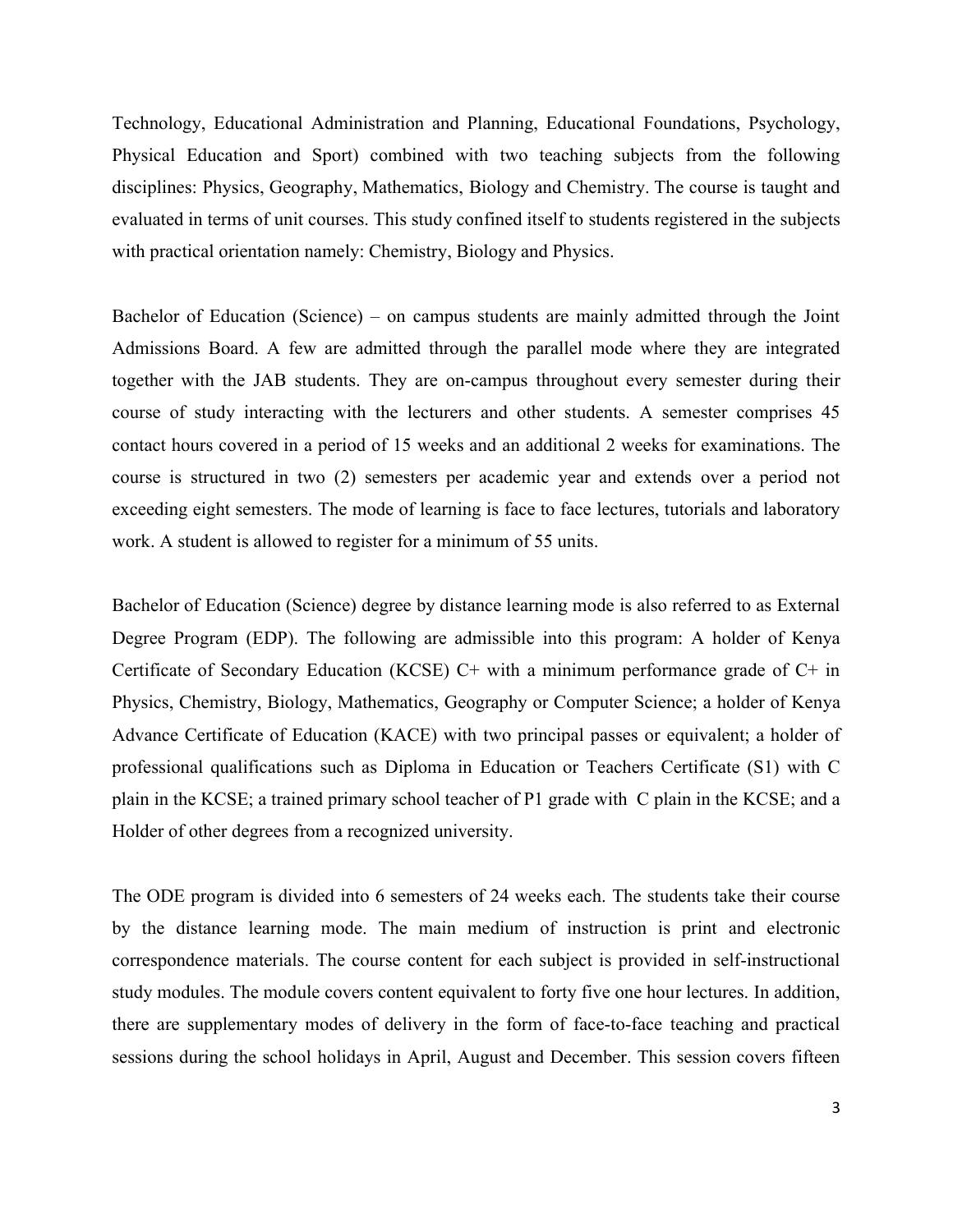hours per semester. In every science subject (Chemistry, Biology and Physics), the subject specialists have identified skills and concepts that the students should develop during the course of study and have categorized practical work into three: Those that can be carried out at home or home environment of the student assisted by a science kit (Audio/Video tapes or CD are used for guidance); Experiments that could be carried out in well equipped laboratories in adjunct local institutions; and Experiments that can only be carried out at the university under the supervision of the tutor or lecturer during residential or face-to-face sessions. A student is allowed to register for a minimum of 54 units.

At the inferential level, there are a number of assumptions that can be made from these observations. It might be argued that since EDP students most likely had a score lower than C+ at high school, then they would score at a lower level at the university than their on-campus counterparts who had a higher score at high school. The second assumption would be that those with lower grades study on their own using self-instructional materials while those with higher grades have access to learning resources and learn under renowned Professors. Newman-Ford, Lloyd and Thomas (2009) noted that mature students tend to be admitted into their programs with distinctively lower educational attainment than the younger students. They therefore lack basic skills required for effective study and are also impaired by age-related deficits.

On the other hand, it might be argued that distance study students are more mature and more motivated, focused and goal oriented than the youthful on-campus students. In support of this Richardson (1994) pointed that when compared to the younger students, the academic performance of mature students is as good, if not better than that of young students. This is because '...mature students were rather more likely than younger students to adopt a deep approach or a meaning orientation towards their academic work, and ... were conversely less likely than younger students to adopt a surface approach or a reproducing orientation' (Richardson, 1994, p.5). In this study, there were two groups of students: mature ones with low entry grades versus youthful ones with higher entry qualification. The aim is to establish whether entry qualification can predict academic performance of the on-campus and distance learning mode science students at the university level using the University of Nairobi as a case study. .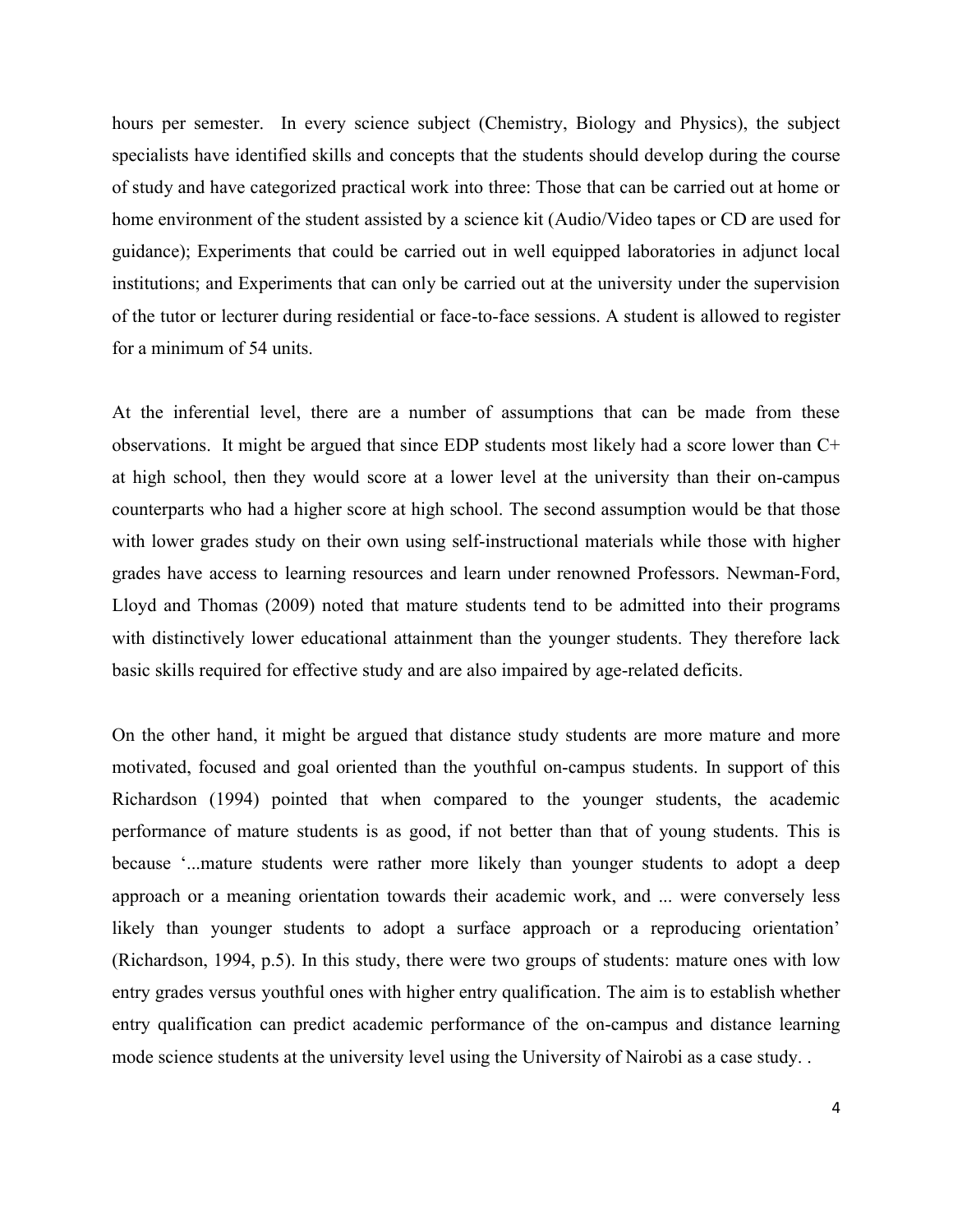#### **3. Empirical Studies**

Mutonga (2011) conducted a comparative study in Kenya of academic performance of students in the Registered Community Health Nurse Upgrading Program under face-to-face and Distance learning modes of instructional delivery. The study found out that there was a statistically significant difference ( $p=0.000$ ;  $p< 0.05$ ) between the performance of distance education and face-to-face students. Face-to-face students had significantly higher scores than distance study students. The study also found that there was a relationship between student's performance and their entry qualification. The better the O-level grades attained, the higher the licensing examination mean score.

Lizzio, Wilson and Simons (2002) conducted a study to determine the influence of Tertiary Entrance (TE) score in the students' years 11 and 12 of their secondary education on academic outcomes at the University of Griffith, Australia. A sample of 64 students was drawn from the Faculty of Business Studies. Findings showed that TE score was positively but weakly ( $\rho = .39$ ) associated with a high Grade Point Average (GPA) score measured on a scale of 1 (low) to 7 (high). The weak relationship could be an indication that past performance is not a determinant of present performance; probably due to cognitive development which is associated with maturity. In contrast, Adedeji (2001) found a strong positive correlation ( $\rho = .85$ ) between students' admission scores and their undergraduate performance at the Faculty of Technology, University of Ibadan. A study by Aderson, Benjamin and Fuss (1994) also found out that student's who received better scores (between 777-999) in high school tended to have a Grade Point Average score of above 3.0/4.0 at the university.

Other studies by Alias and Zain (2006); Mudavanhu and Zezekwa (2011) show that there is a positive relationship between entry qualification and academic performance. However, Olle-Momoh (u.d) who investigated the relationship between students' entry grade and academic achievement at the Kwara State College of Education, Ilorin found that there was no statistically significant relationship between the students' entry grade and their cumulative academic achievement in science and mathematics courses  $(r - 0.08, p \ge 0.01)$ . The researcher therefore concluded that the achievement of the students at the university depends on their experiences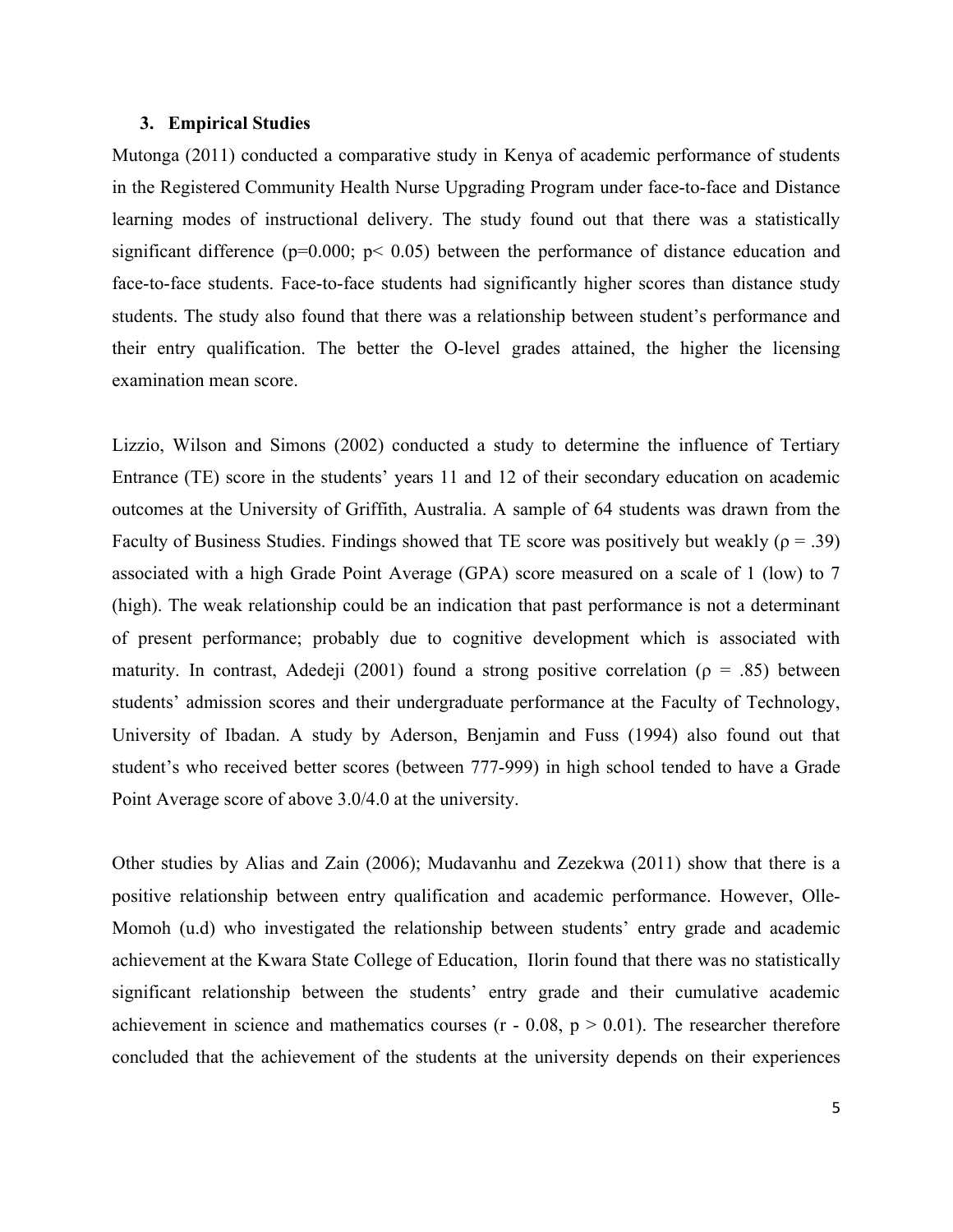under the influence of the college instructional environment which should motivate learners for effective learning.

Going by some of the quoted researches (e.g Adedeji (2001, Zezekwa (2011) it can be argued that the B.Ed (Science) on-campus students who join the University of Nairobi with high mean grades (C+ and above) at KCSE level are likely to perform higher than the distance study students whose entry qualification is in most cases lower than C+. However, with studies such as those of Lizzio, Wilson and Simons (2002) and Bowen & Hobson, (1975), the tendency is to conclude that higher entry qualification score is not necessarily an indication of better performance in a course of study. It is such contradictory results that motivated the researchers to carry out this study.

### **4. Research Methodology**

The design of this article was correlational survey where a simple random sampling was used to select 50 ODE and 131 on-campus students from a population of 58 ODE and 195 on-campus third year B.Ed (Science) students respectively. Document analysis guide was used to collect entry grade and externally moderated marks for the sampled students.

#### **5. Data Analyses and Results**

The results of the data analyses are divided into three parts, demography, entry qualification and finally relationships between entry qualification and academic performance.

# **5.1 Demography**

Under demography; gender and teaching subjects are discussed.

Both males and females have equal chance of being selected to join the Bachelor of Education (Science) program as long as they have met the minimum qualification set by the university. However, Table 1 shows that while the Distance learning mode had more females than males, the on-campus mode had more males than females. A probable explanation to these would be the flexibility in the ODE mode that allows women to double up as students and mothers. The statistics also can be a pointer that males performed well in sciences in KCSE examination than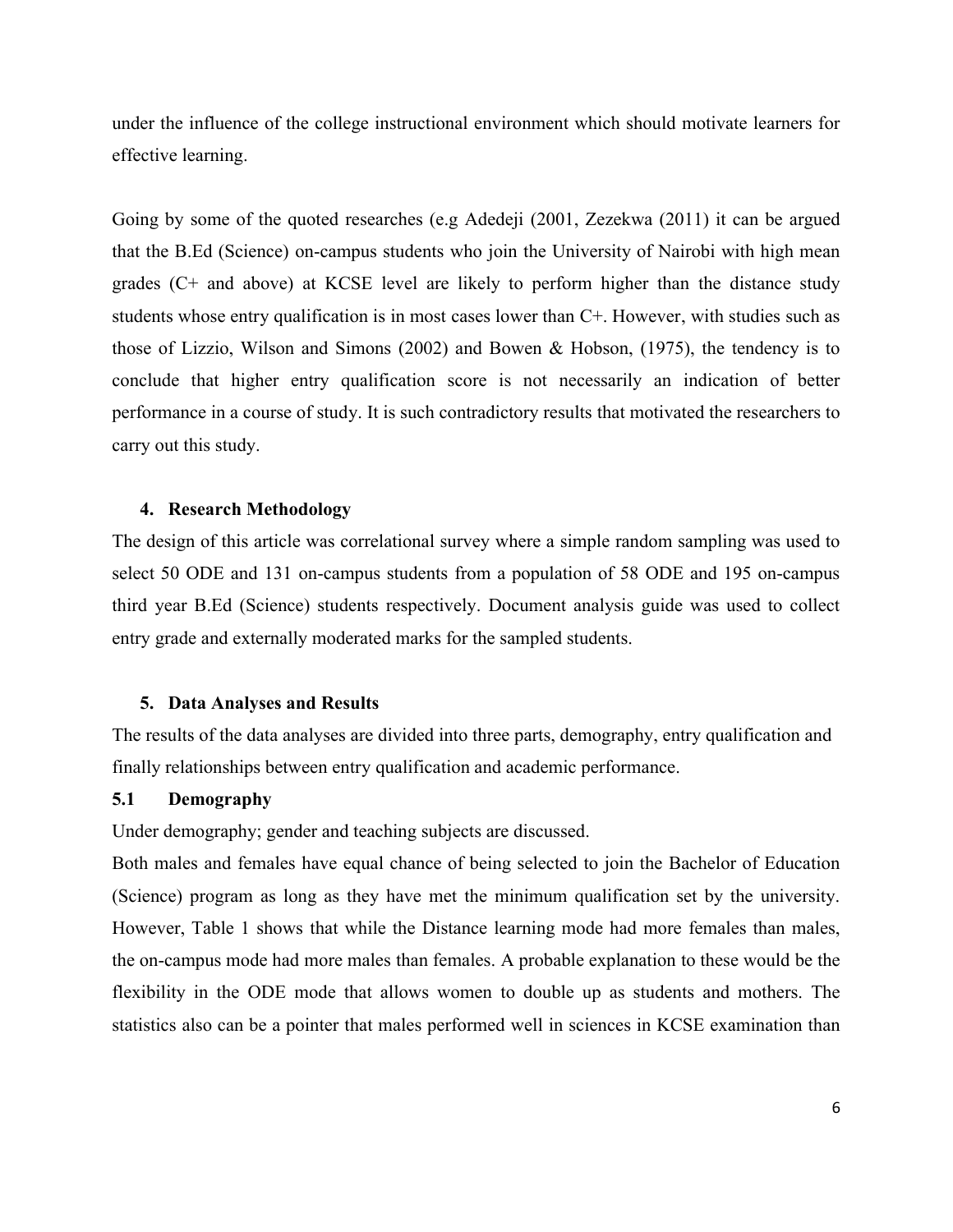females. In fact, Office of Technology Assessment (OTA) (1985) suggested that at every level after high school, fewer women than men advanced to the next stage of training in sciences

| <b>Distance Study students</b> |                  | <b>On-campus students</b> |                  |            |  |
|--------------------------------|------------------|---------------------------|------------------|------------|--|
| Gender                         | <b>Frequency</b> | Percentage                | <b>Frequency</b> | Percentage |  |
| <b>Male</b>                    | 22               | 44.0                      | 93               | 71.0       |  |
| Female                         | 28               | 56.0                      | 38               | 29.0       |  |
| <b>TOTAL</b>                   | 50               | 100.0                     | 131              | 100.0      |  |

**Table 1: Gender distribution of the B.Ed (Science) students**

A cross tabulation of gender and teaching subjects, Table 2, shows that in the ODE mode, Biology was more popular while Physics was more popular among the on-campus mode. Benbow and Stanley (1982) suggested that women and girls often were weak in mathematics, guaranteeing that they either would be frightened of a mathematical science or would fail early on.

**Table 2: Cross tabulation of gender and the students' teaching subjects**

|                                                          | <b>Distance study students</b> |              | <b>On-campus students</b> |              |              |     |
|----------------------------------------------------------|--------------------------------|--------------|---------------------------|--------------|--------------|-----|
| <b>Teaching</b><br><b>Male</b><br><b>Total</b><br>Female |                                |              | <b>Male</b>               | Female       | <b>Total</b> |     |
| subject                                                  |                                |              |                           |              |              |     |
| <b>Chemistry</b>                                         | $4(40.0\%)$                    | $6(60.0\%)$  | 10                        | $22(61.1\%)$ | 14 (38.9%)   | 36  |
| <b>Biology</b>                                           | $13(46.4\%)$                   | $15(53.6\%)$ | 28                        | 19 (55.9%)   | $15(44.1\%)$ | 34  |
| <b>Physics</b>                                           | 5(41.7%)                       | $7(58.3\%)$  | 12                        | 52 (85.2%)   | $9(14.8\%)$  | 61  |
| <b>TOTAL</b>                                             | 22                             | 28           | 50                        | 93           | 38           | 131 |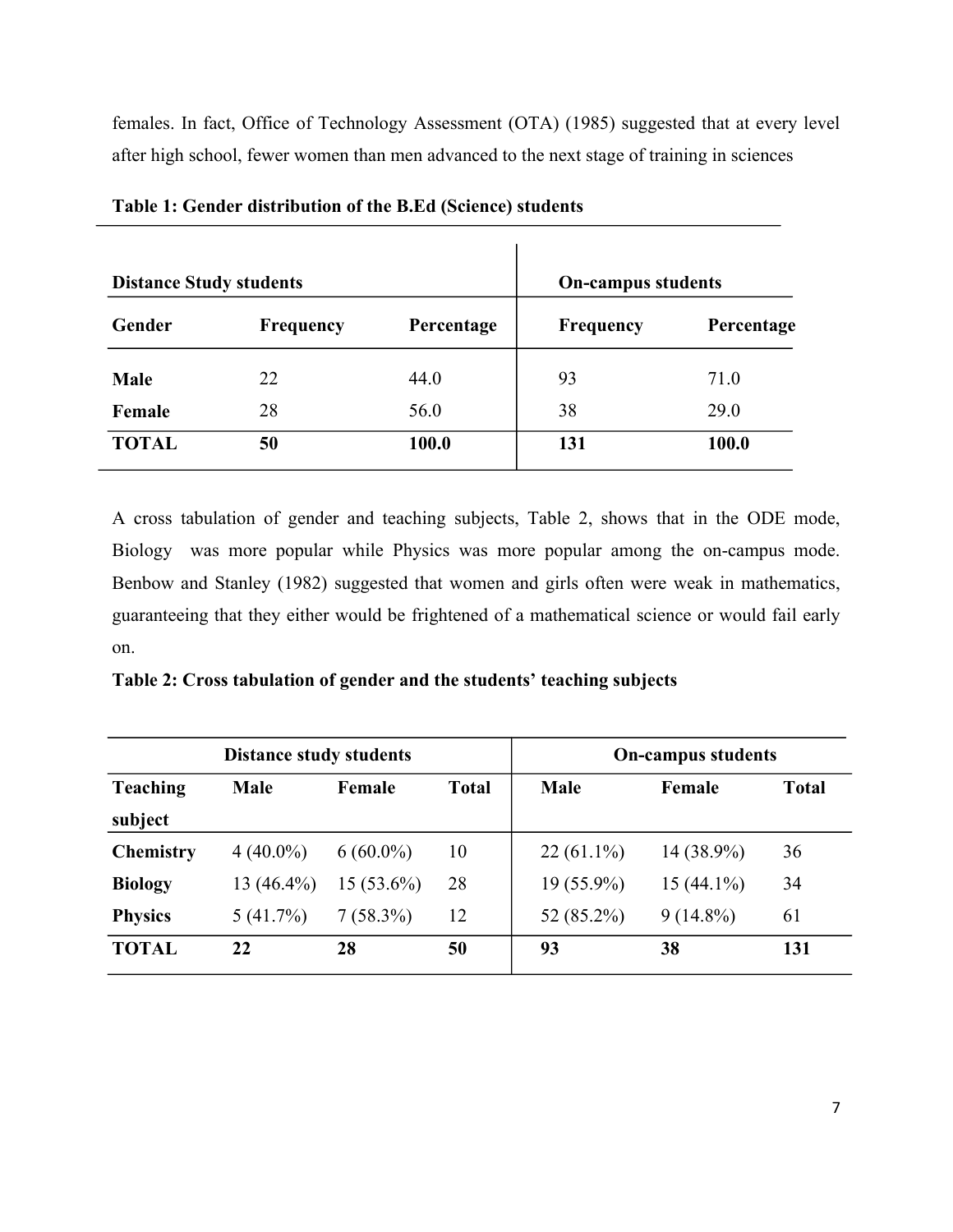### **5.2 Entry Qualification of the B. Ed (Science) Students**

Table 3 shows that the entry qualification for the on-campus students is by far higher than for the ODE students. The bulk of the on-campus students (96.9%) had a mean grade of B and above at KCSE while 74.0% of the ODE had a mean grade of C+ and below.

This finding is a true reflection of the admission criteria into the two modes of learning. As had been stated earlier, the on-campus students are among the top performers at KCSE while ODE attracts students who may have met the minimum entry grade of C+ but were locked out of university admission by the bed capacity criteria. Others scored below C+ but previous training in Education either as a Primary or Secondary school teacher qualified them for entry into the university.

|                                      | <b>Distance study students</b> |            | <b>On-campus students</b> |            |  |  |
|--------------------------------------|--------------------------------|------------|---------------------------|------------|--|--|
| <b>Entry qualification Frequency</b> |                                | Percentage | <b>Frequency</b>          | Percentage |  |  |
| $\mathbf{A}$                         | $\theta$                       | 0.0        | 5                         | 3.8        |  |  |
| $A-$                                 | $\theta$                       | 0.0        | 43                        | 32.8       |  |  |
| $B+$                                 | $\theta$                       | 0.0        | 69                        | 52.7       |  |  |
| $\mathbf{B}$                         | 3                              | 6.0        | 10                        | 7.6        |  |  |
| $B-$                                 | 10                             | 20.0       | 1                         | 0.8        |  |  |
| $C+$                                 | 20                             | 40.0       | 3                         | 2.3        |  |  |
| $\mathcal{C}$                        | 10                             | 20.0       | $\theta$                  | 0.0        |  |  |
| $C-$                                 | 7                              | 14.0       | $\overline{0}$            | 0.0        |  |  |
| <b>TOTAL</b>                         | 50                             | 100.0      | 131                       | 100.0      |  |  |

**Table 3: Entry qualification of the B.Ed (Science) students**

The researchers weighted entry qualification in terms of grade points following the KCSE grading system. This translated grade A to 12 points, A- to 11 points, B+ to 10 points, B to 9, Bbecame 8 points, C+ became 7 points, C became 6, and C- came to 5 points respectively. Table 4 shows that the average entry qualification for the ODE students was 6.82 ( $\approx$  7) points which translated to Grade C+ while for the on-campus was  $10.26 \approx 10$ ) points which translated to B+.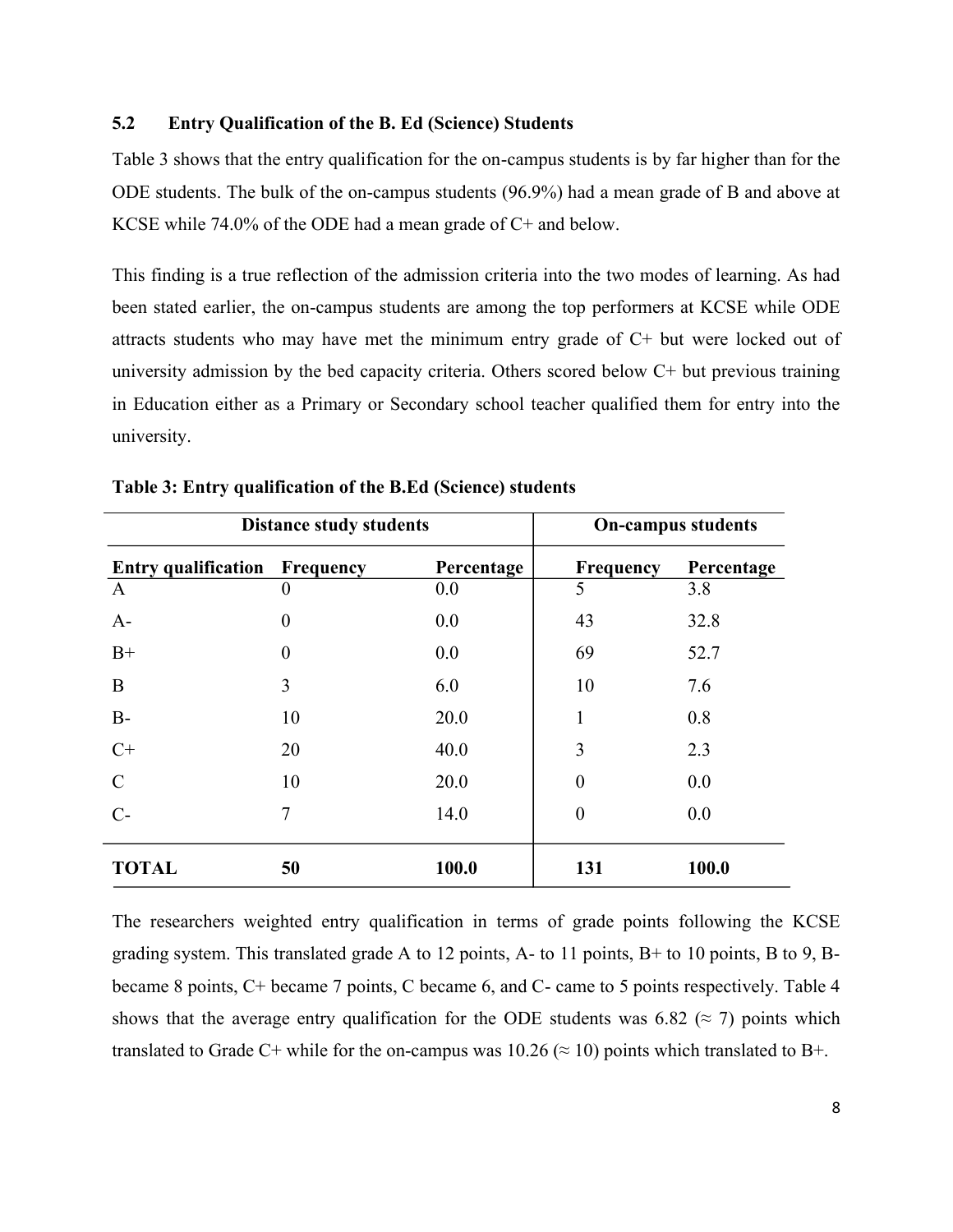**Table 4: Output for the Mean entry qualification**

|               | <b>Mode of</b><br>learning | N   | <b>Mean entry</b><br>qualification | Std.<br>deviation | <b>Std. Error</b><br>Mean |
|---------------|----------------------------|-----|------------------------------------|-------------------|---------------------------|
| Mean Entry    | Distance                   | 50  | 6.82                               | 1.063             | .150                      |
| Qualification | learning<br>On-campus      | 131 | 10.26                              | .819              | .072                      |
|               | learning                   |     |                                    |                   |                           |

### **5.3 Relationship between students' entry qualification (EQ) and academic performance**

The researchers first calculated the mean academic performance in the three sciences. Table 5 shows that the mean score performance for the on-campus students was higher than for the ODE students in the three Science subjects as shown by 59.47 against 51.43 in Chemistry, 58.61 against 48.31 in Biology and 54.22 against 54.04 in Physics. This may be explained by the high mean entry qualification of the on-campus students as compared to the ODE students.

| <b>Mode</b> | EQ    |    | <b>Chemistry</b> |           |    | <b>Biology</b> |           |    | <b>Physics</b> |           |
|-------------|-------|----|------------------|-----------|----|----------------|-----------|----|----------------|-----------|
|             |       | N  | M                | <b>SD</b> | N  | M              | <b>SD</b> | N  | M              | <b>SD</b> |
| <b>ODE</b>  | 6.82  | 10 | 51.73            | 4.89      | 28 | 48.31          | 4.36      | 12 | 54.04          | 5.90      |
| $On-$       | 10.26 | 36 | 59.47            | 4.90      | 34 | 58.61          | 5.01      | 61 | 54.22          | 4.71      |
| campus      |       |    |                  |           |    |                |           |    |                |           |

A correlation between entry qualification and academic performance (Table 6) shows a significant positive relationship. The on-campus students who had higher grade points performed significantly higher than the ODE students in Chemistry *r*=.47*, p*<.01; in Biology *r*=.66*, p<*.01. However, in Physics this relationship is negative and not significant  $(r=.05, p>.05)$  implying that though the ODE students had lower entry qualification marks than the on-campus students, the difference in their academic performance was not significant. This observation in Physics is also supported by the regression model, Table 9a where  $R^2 = 0.003$  suggesting that in Physics, the variation in academic performance between ODE and on-campus students accounted for by entry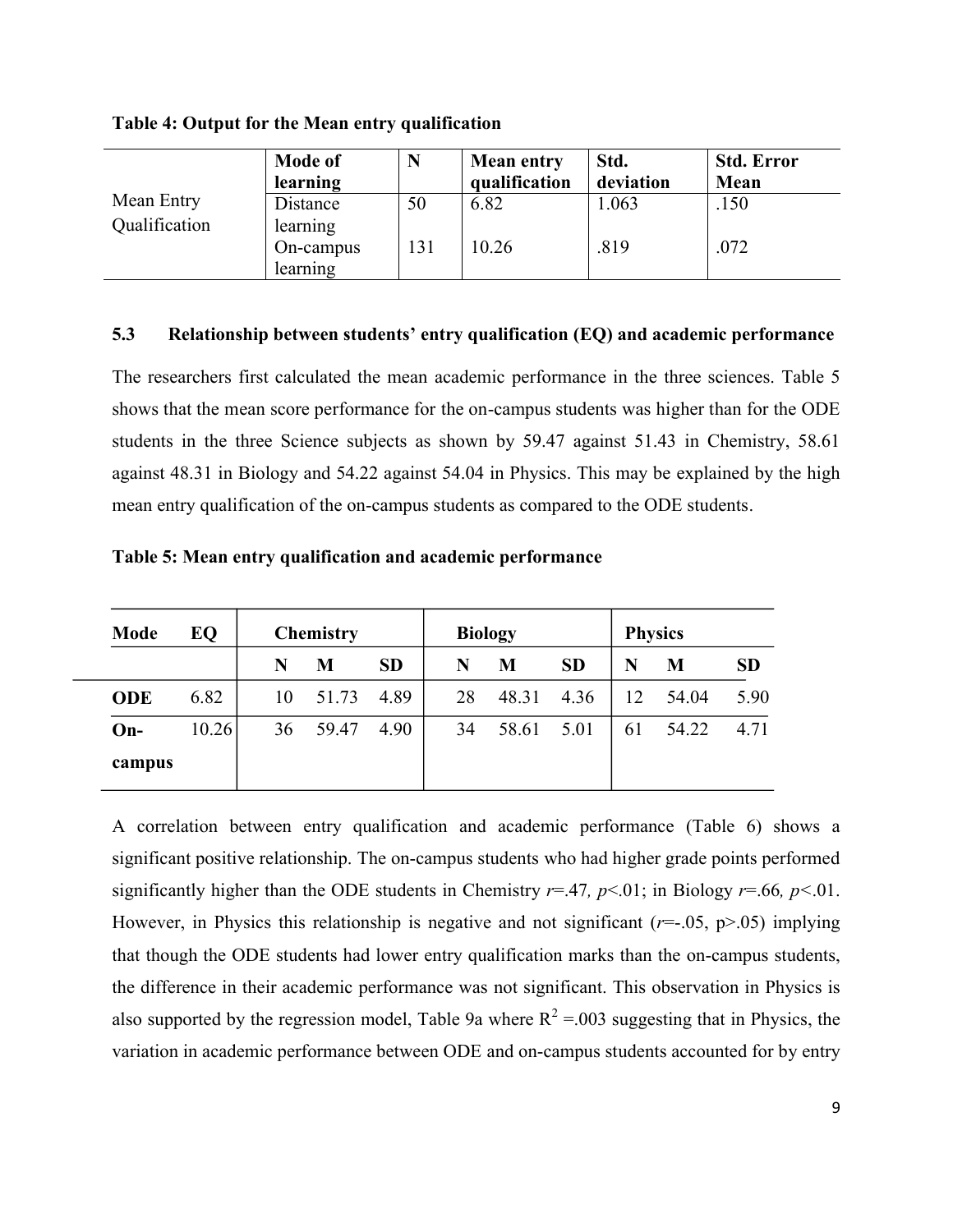qualification is only .3% leaving a large amount of variance still unexplained. Other factors other than entry qualification account for the difference in academic performance.

|               |             | Entry       | Overall     | Overall        | Overall     | Overall TP  |
|---------------|-------------|-------------|-------------|----------------|-------------|-------------|
|               |             | qualificati | chemistry   | <b>Biology</b> | Physics     | performance |
|               |             | on grade    | performance | performance    | performance |             |
|               |             | points      |             |                |             |             |
| Entry         | Pearson     |             | $.47**$     | $.66**$        | $-.05$      | $.15*$      |
| Qualification | correlation |             |             |                |             |             |
|               | Sig. $(2-$  |             | .001        | .000           | .652        | .040        |
|               | tailed)     |             |             |                |             |             |
|               | N           | 181         | 46          | 62             | 73          | 181         |

|  |  | Table 6: Relationship between entry qualification and academic performance |  |  |
|--|--|----------------------------------------------------------------------------|--|--|
|  |  |                                                                            |  |  |

\*\*Correlation is significant at the 0.01 level (2-tailed)

\*Correlation is significant at the 0.05 level (2-tailed)

The researchers further determined whether entry qualification can predict academic performance using regression. The model was expressed as follows: if academic performance (Y) is related to entry qualification  $(X_1)$ , then:

$$
Y = a + b_1 X_1 + e
$$

Where:  $a = constant$ ,  $b_1$  is the regression coefficient (slope) for entry qualification.

e is the error value

The following are the output tables:

# **Regression Model for performance in Chemistry using students' entry qualification**

Table 7a shows that there is a positive relationship,  $r=47$  between entry qualification and chemistry performance. The value of  $R^2 = 225$  shows that in this model, entry qualification accounts for 22.5% of the variation in chemistry performance. This variation is small leaving a large amount of variance still unexplained.

|  |  |  | <b>Table 7a: Model Summary</b> |
|--|--|--|--------------------------------|
|--|--|--|--------------------------------|

|       |         |            | Adjusted R | Std. Error of the |
|-------|---------|------------|------------|-------------------|
| Model |         | R Square   | Square     | Estimate          |
|       | .474(a) | つつぐ<br>دعه | 207        | 5 17935           |

a. Predictors: (Constant), entry qualification grade points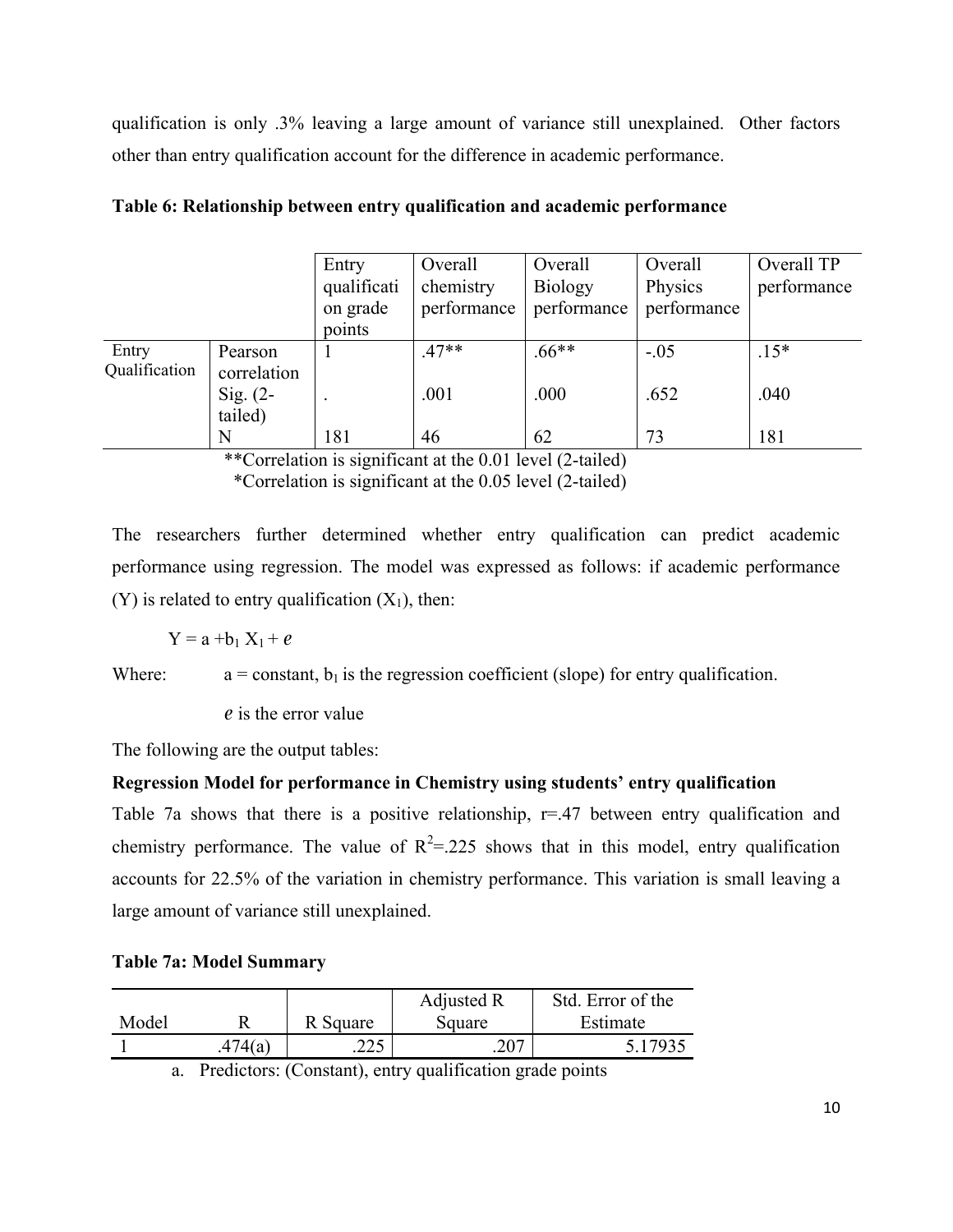Table 7b tests whether the regression model results in significantly better prediction of chemistry performance than if the researcher had used the mean value of the grade points. From the F value of 12.759 which is significant at  $p<0.05$ , the regression model overall predicts chemistry performance significantly well, F<sub>(1, 44)</sub> =12.76, p<.05

| Model |            | Sum of<br>Squares | df | Mean<br>Square |       | Sig.    |
|-------|------------|-------------------|----|----------------|-------|---------|
|       | Regression | 342.277           |    | 342,277        | 12.76 | .001(a) |
|       | Residual   | 1180.329          | 44 | 26.826         |       |         |
|       | Total      | 1522.605          | 45 |                |       |         |

**Table 7b: ANOVA Table**

a. Predictors: (Constant), entry qualification grade points

b. Dependent Variable: overall performance in Chemistry

## **Table 7c: Table of Coefficients**

|       |                                        | Unstandardized<br>Coefficients |            | Standardized<br>Coefficients | Т     | Sig. |
|-------|----------------------------------------|--------------------------------|------------|------------------------------|-------|------|
| Model |                                        | B                              | Std. Error | Beta                         |       |      |
|       | (Constant)                             | 40.934                         | 4.779      |                              | 8.566 | .000 |
|       | Entry<br>qualification<br>grade points | 1.786                          | .500       | .474                         | 3.572 | .001 |

a. Dependent Variable: overall performance in chemistry

Table 7c shows that even if the university disregards the entry qualification of a student during admission  $(X=0)$ , the model predicts that a student would score 40.9% in chemistry. Such a student would be deemed to have passed in the Chemistry as per the university grading criteria. When the entry qualification is increased by 1 unit, then the model predicts that the score would increase by 1.79 marks. Therefore;

Performance in chemistry =  $40.9 + (1.79 \text{ x entry qualification})$ 

Finally, the t-value which is significant at  $p<0.05$  concludes this model by showing that entry qualification makes a significant contribution to predicting chemistry performance.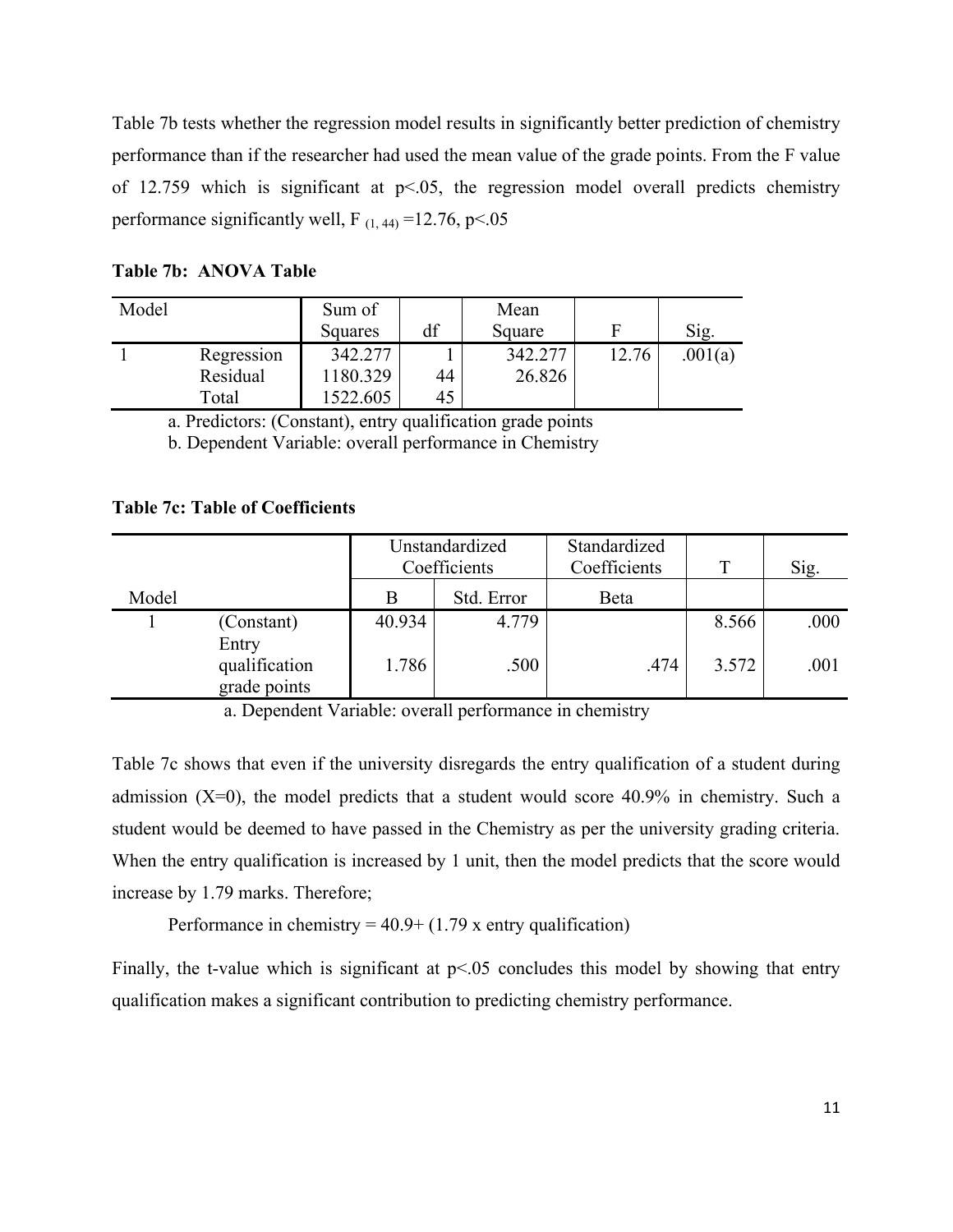### **Regression Model for performance in Biology using students' entry qualification**

Table 4.8a shows a positive relationship  $(r=0.661)$  between entry qualification and overall performance in Biology. In addition, the Table shows that the variation in performance that is explained by entry qualification  $= 43.7\%$ . This means that entry qualification is a fairly good predictor  $(R^2 = .437)$  of Biology performance even though the variation explained by entry qualification is less than 50%.

### **Table 8a: Model Summary**

|       |         |          |                          | Std. Error of the |
|-------|---------|----------|--------------------------|-------------------|
| Model |         | R Square | <b>Adjusted R Square</b> | Estimate          |
|       | .661(a) |          | .428                     | 5.27669           |
|       |         | $\sim$   |                          |                   |

a. Predictors: (Constant), entry qualification grade points

Table 8b shows that the regression model significantly predicts Biology performance; F  $_{(1, 60)}$  $=46.6$ , p $\le 0.05$ 

### **Table 8b: ANOVA**

| Model |                        | Sum of<br>Squares    | df | Mean Square        | F      | Sig.    |
|-------|------------------------|----------------------|----|--------------------|--------|---------|
|       | Regression<br>Residual | 1297.495<br>1670.607 | 60 | 1297.495<br>27.843 | 46.600 | .000(a) |
|       | Total                  | 2968.101             | 61 |                    |        |         |

a. Predictors: (Constant), entry qualifications grade points

b. Dependent Variable: overall performance in biology

Table 8c predicts that if the university admitted a student without considering his/her entry qualification, such a student would score 34.7% in Biology. If the entry qualification is increased by 1 unit, then the model predicts that a student score would increase by 2.23 marks.

Therefore: Performance in Biology =  $34.7 + (2.23 \text{ x entry qualification})$ . This model concludes by showing that entry qualification makes a significant contribution to predicting Biology performance, t<sub>(1, 60)</sub> =12.01, p < 0.05.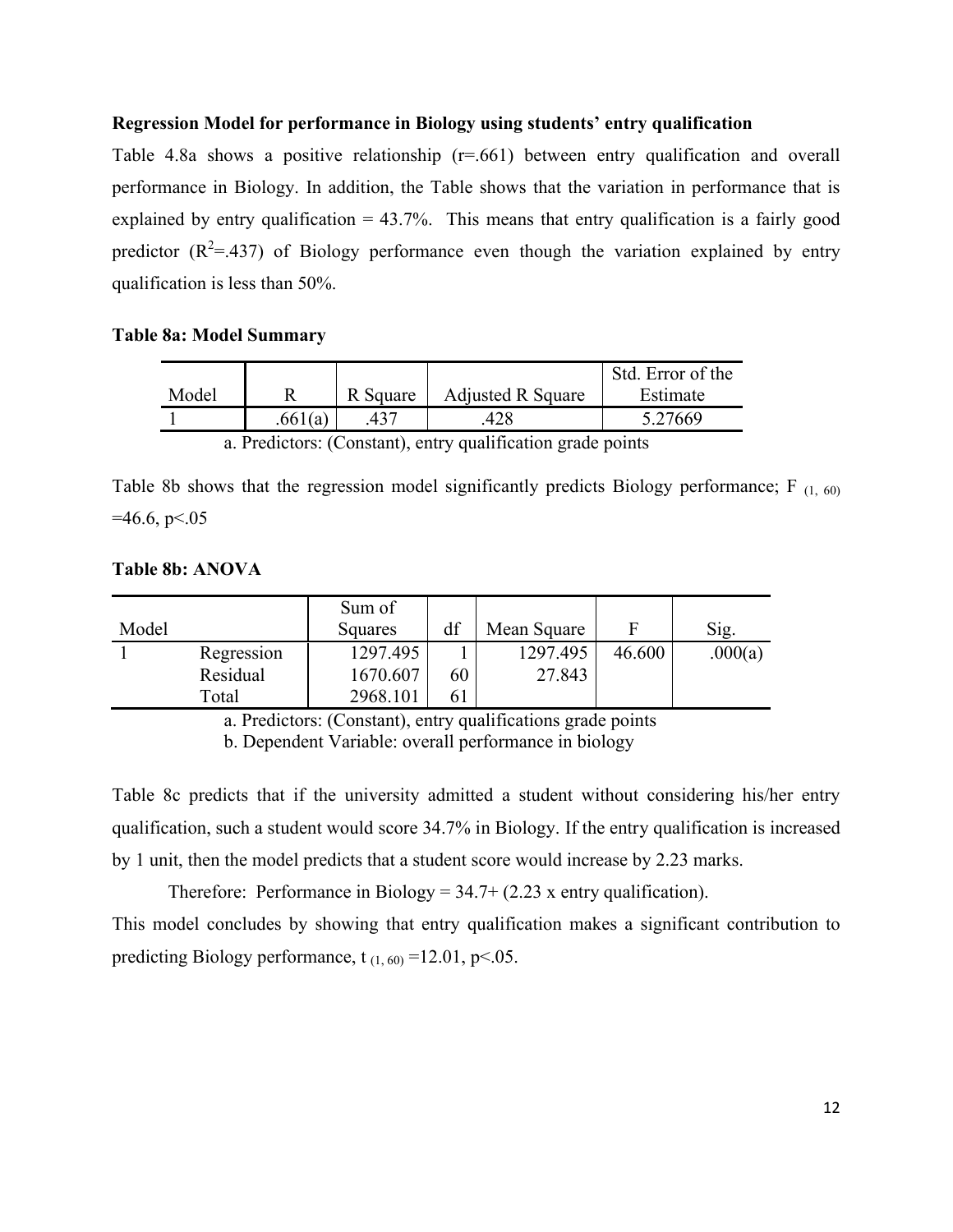# **Table 8c: Table of Coefficients**

|       |                                        | Unstandardized<br>Coefficients |            | Standardized<br>Coefficients |       | Sig. |
|-------|----------------------------------------|--------------------------------|------------|------------------------------|-------|------|
| Model |                                        | В                              | Std. Error | Beta                         |       |      |
|       | (Constant)                             | 34.746                         | 2.893      |                              | 12.01 | .000 |
|       | Entry<br>qualification<br>grade points | 2.231                          | .327       | .661                         | 6.83  | .000 |

a. Dependent Variable: overall performance in Biology

### **Regression Model for performance in Physics using students' entry qualification**

Table 9a shows that there is almost no linear relationship between entry qualification and Physics performance (r=.054). This implies that performance in Physics is independent of the entry qualification. In Physics,  $R^2 = 0.03$  meaning that the variation in Physics performance accounted for by entry qualification is only .3%. There are therefore other factors other than entry qualification that determine the performance in Physics.

## **Table 9a: Model Summary**

|       |         |          | Adjusted | Std. Error of the |
|-------|---------|----------|----------|-------------------|
| Model |         | R Square | R Square | Estimate          |
|       | .054(a) | 003      | $-01$    | 4.90843           |

a. Predictors: (Constant), entry qualification grade points

Table 9b shows that this model does not significantly predict Physics performance;  $F = 205$ , p>.05. This is also supported by Table 9c which shows that when the entry qualification is increased by 1 unit, Physics performance is likely to drop by .180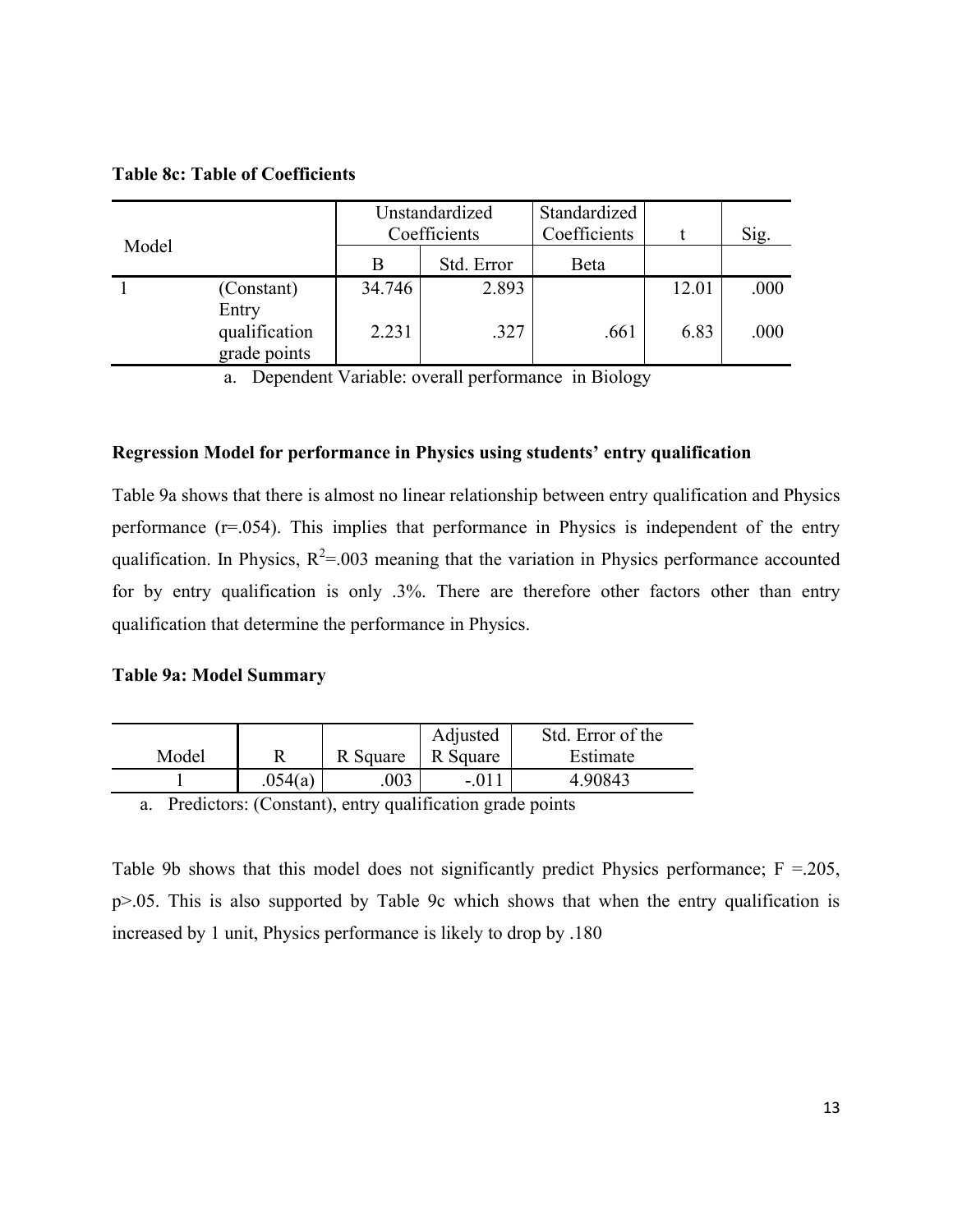### **Table 9b: ANOVA**

| Model |            | Sum of<br>Squares | df | Mean<br>Square |      | Sig.    |
|-------|------------|-------------------|----|----------------|------|---------|
|       | Regression | 4.948             |    | 4.948          | .205 | .652(a) |
|       | Residual   | 710.583           |    | 24.093         |      |         |
|       | Total      | 5.532             | ヮっ |                |      |         |

a. Predictors: (Constant), entry qualification grade points

b. Dependent Variable: overall performance in Physics

## **Table 9c: Coefficients**

| Model |                                        | Unstandardized<br>Coefficients |            | Standardized<br>Coefficients | т      | Sig. |
|-------|----------------------------------------|--------------------------------|------------|------------------------------|--------|------|
|       |                                        | B                              | Std. Error | <b>B</b> eta                 |        |      |
|       | (Constant)                             | 55.961                         | 3.944      |                              | 14.190 | .000 |
|       | entry<br>qualification<br>grade points | $-.180$                        | .397       | $-.054$                      | $-453$ | .652 |

a. Dependent Variable: overall performance in Physics

### **6. Discussion and Conclusion**

In this paper, we have attempted to determine whether there is a relationship between entry qualification and academic performance. The results show that in general, there is a statistically significant correlation between entry qualification and academic performance in Chemistry and Biology whereas in Physics, there is almost no linear relationship. Nevertheless the correlations cannot be said to be very strong. We have also found that the amount of academic performance explained by entry qualification is quite low as shown by 22.5% in Chemistry, 43.7% in Biology and .3% in Physics. In conclusion, the finding from this study is similar to others which indicate that there is a correlation between entry qualification and academic performance. However, this is not the only variable that can predict performance. In other words, entry qualification alone may not be a good predictor of undergraduate performance. In cases where applicants have less than excellent mean grades, the contributions of other criteria such as age, work experience, past academic performances and participation in co-curricular activities at secondary level could be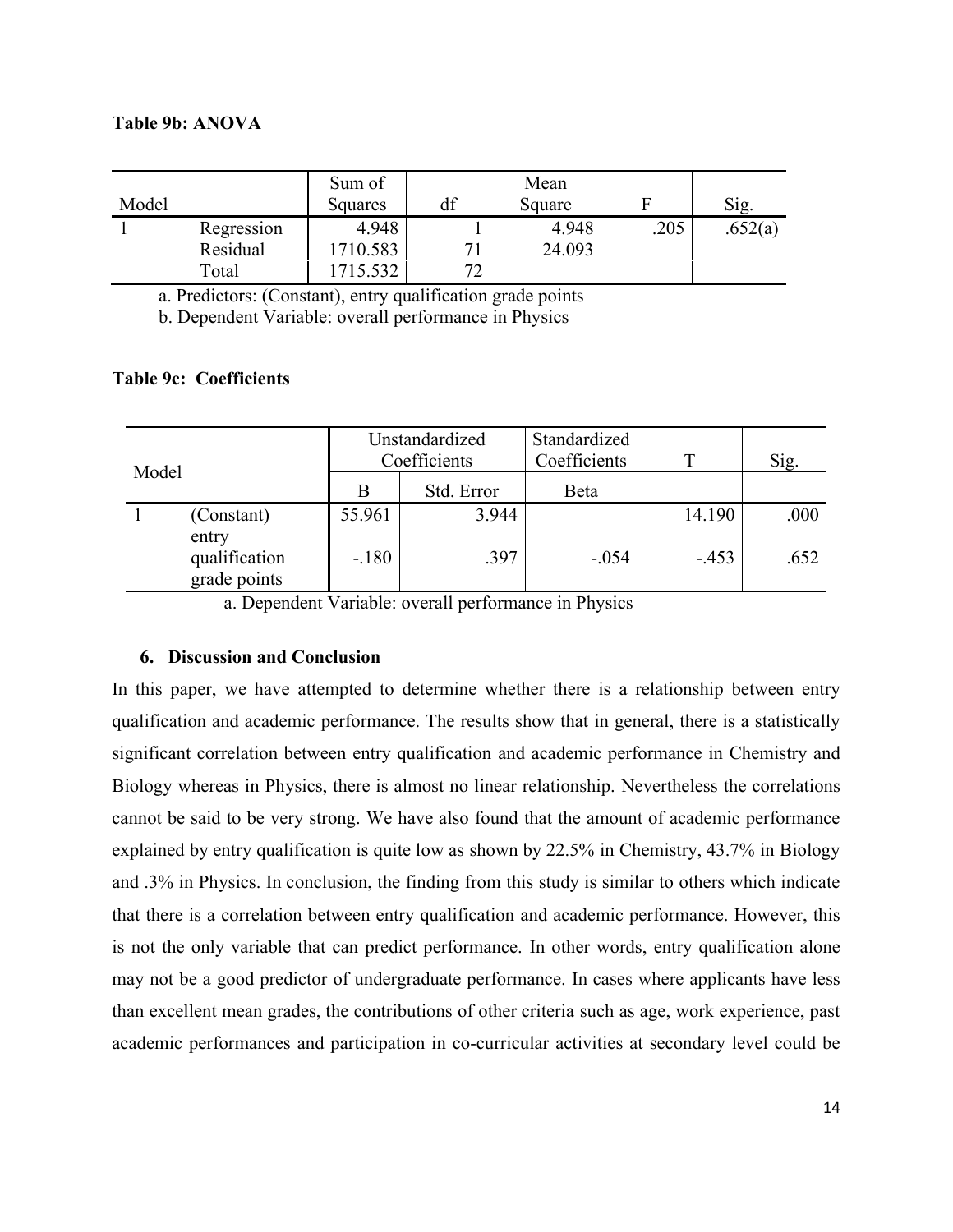explored before an outright acceptance or rejection of students. Future studies could explore the relationship between a combination of these factors and performance in Physics.

#### **REFERENCES**

- Adedeji, O. B. (2001). *A study of the Relationship between Students UME Results and their Undergraduate Performance,* (unpublished Master's Thesis). University of Ibadan, Nigeria
- Aderson, G., Benjamin, D. & Fuss, M. (1994). The Determinant of Success in University Introductory Economics Courses. *Journal of Economic Education*, *Vol. 25*, No,2, pp. 99- 120
- Alias, M. & Zain, A.F.M., (2006). Relationship between entry qualification and performance in graduate education. *International Education Journal, Vol. 7, No. 3*, pp. 371-378
- Ali, A. (1983). Attitudes of Nigerian Secondary School Students Towards School and their Academic Achievement in Science. Journal of Nigerian Educational. *Research Association, 3(2); 11-17,*
- Benbow, C. P. & Stanley, J. (1982). Intellectually talented boys and girls: Educational Profiles. Gifted Child Quarterly 26, pp. 82-88
- Flowers, C.E. (1966). Effects of an Arbitary Accelerated Group Placement on the Tested Academic Achievement of Educationally Disadvantaged' Students. Teacher Education College, Columbia University
- Lizzio, A., Wilson K., & Simons, R. (2002). University Students Perceptions of the Learning Environment and Academic Outcomes: Implications for Theory and Practice. *Studies in Higher Education, Vol. 27*, No. 1, pp 27-52